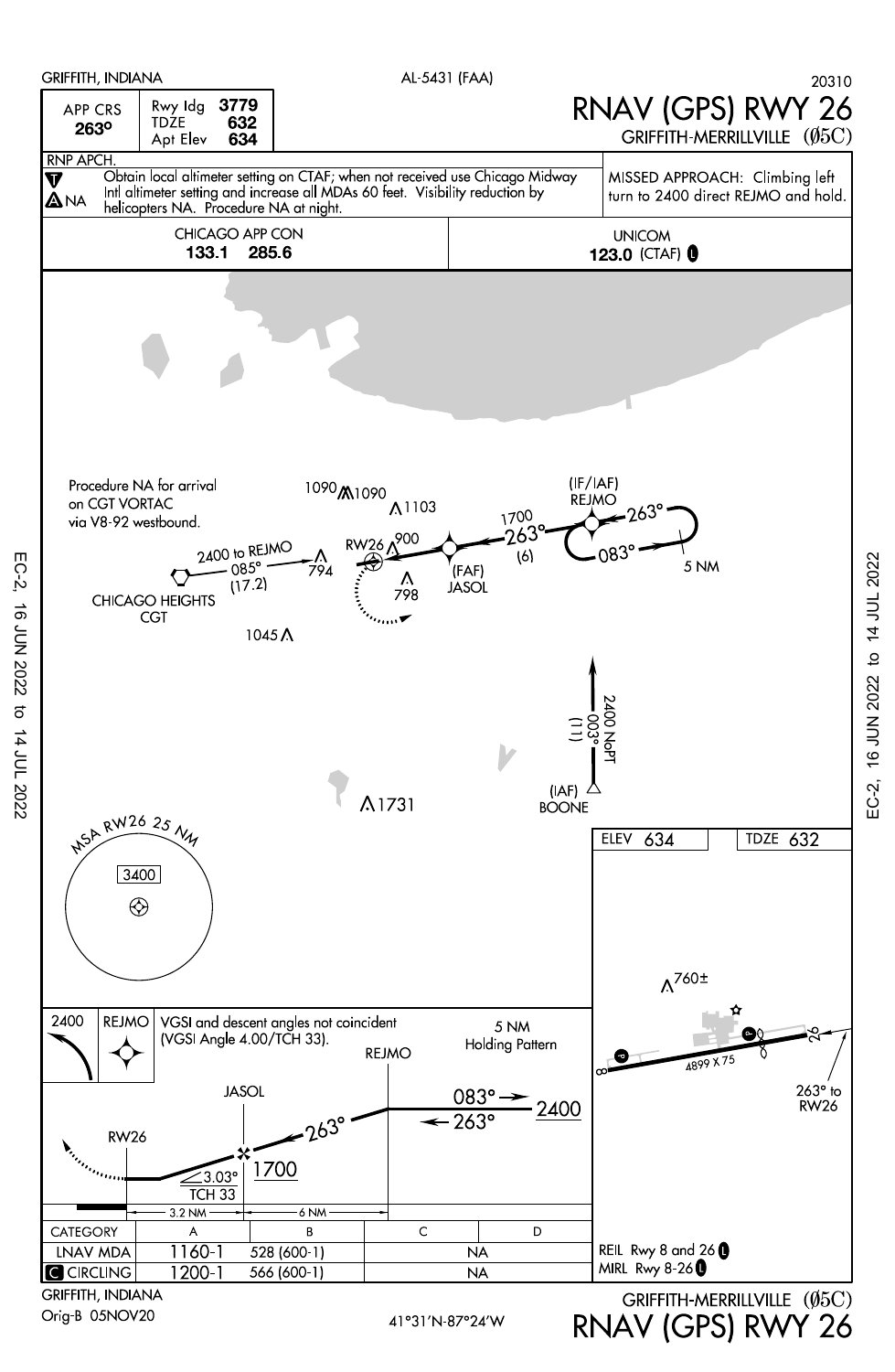

16 JUN 2022 to 14 JUL 2022 EC-2, 16 JUN 2022 to 14 JUL 2022EC-2,

Orig-B 05NOV20

EC-2, 16 JUN 2022 to 14 JUL 2022

16 JUN 2022 to 14 JUL 2022

 $EC-2$